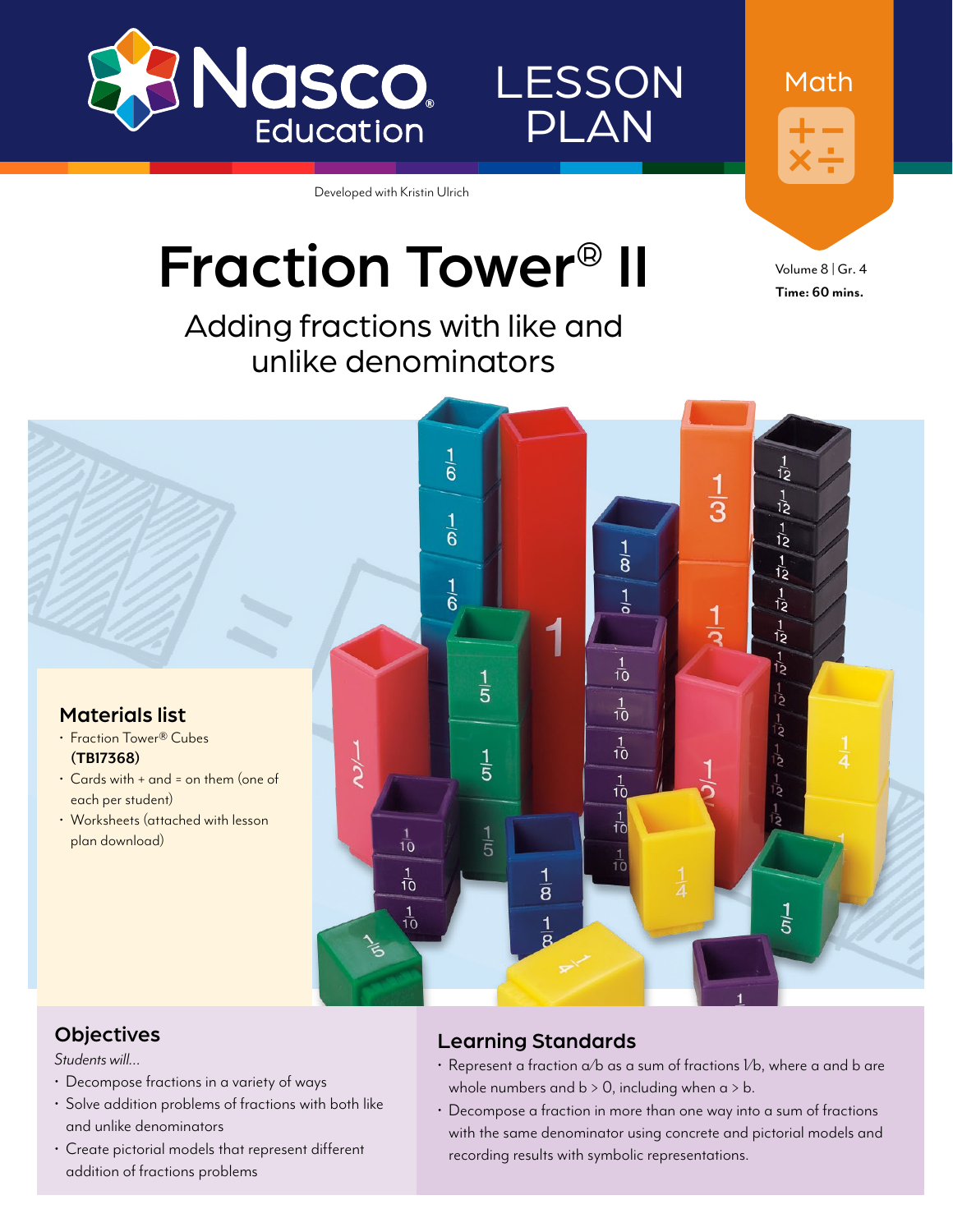## Activity 1

**Note:** This activity works best with small groups or partners. If each group has two sets of Fraction Towers®, it may be easier for students to visualize. If that is not a possibility, it still works well if each student or small group has one set of Fraction Towers®. This lesson assumes that students are familiar with using Fraction Towers®, as it builds off of concepts learned in *MathWorks Vol. 6 — Fraction Tower®: Comparing and Ordering Fractions*.

- 1. Distribute Worksheet 1. Have students break apart their pink tower into its two pieces, put the plus sign between them, and put the equals sign after the second pink piece so it mirrors problem 1 on the worksheet. Tell students that to add fractions like these, where the two fractions both have the same denominator, the denominator in the answer will always stay the same. They only need to add the two numerators together. The entire equation should read  $1/2 + 1/2 = 2/2$ . Remind students that fractions with the same numerator and denominator always equal 1. Students should already know that if they stack their pink pieces back together, they get 1, so they can visually see this is true. Have students write  $1/2 + 1/2 = 2/2$  (1) for problem 1 on the worksheet.
- 2. The next step is to create a pictorial model of the problem. Have students draw a rectangle divided into two equal pieces, pointing out that this divided rectangle represents the denominator of the first fraction. Have them shade in one of the two pieces, and state that they are doing this because the numerator of the first fraction is 1. Next, they should put a plus sign, followed by another rectangle divided into two equal pieces, symbolizing the denominator of the second fraction. They will also shade one piece of the second rectangle to represent the numerator of the second fraction. After this rectangle should be an equals sign, followed by another rectangle divided into two equal pieces. Students should shade both halves of this rectangle to represent the answer. This helps reinforce the concept that  $\frac{2}{2}$  is the same as one whole.
- 3. To solve problem 2 on Worksheet 1, students will need to break their teal tower apart into two smaller towers, one with three pieces and one with two pieces. Remind students that these smaller towers represent 3/6 and 2/6.
- 4. Have students put the <sup>3</sup>/6 tower first, followed by the plus sign, the <sup>2</sup>/6 tower, and the equals sign. This equation should mirror the equation on problem 2 of the worksheet. Ask students what they need to do with the denominators. *(Keep the denominator the same in the answer because both denominators are the same.)* What do they need to do with the numerators? *(Add them together.)* They should come up with an answer of 5/6.
- 5.Guide students through how to draw the pictorial model of the problem. They should draw a rectangle divided into six equal pieces with three pieces shaded, followed by a plus sign, a rectangle divided into six equal pieces with two pieces shaded, an equals sign, and a rectangle divided into six equal pieces with five pieces shaded. As the students are drawing their pictorial model, make sure to stress that the six equal pieces of each rectangle represents the denominators and the shaded portions represent the numerators.



**Step 1**

### Practice 1

Students should complete problems 4-6 on Worksheet 1 independently. They should use their Fraction Towers® to work the problems even if they are picking up on the pattern. Students should also be sure to draw a pictorial model of each problem.

**Step 2**

### Checking for Understanding 1

Circulate around the room as students are working to check for understanding. Several students can also come up and draw their pictorial models for each of the problems.

- 6.Problem 3 is the last problem you and the students will work on together. Students should use their purple tower this time. Have students make one smaller tower with seven pieces. Make sure they realize this tower represents  $\%$ o. They should put their plus sign after the  $\%$ o tower, then place one tenths piece after it for *Yio*. The equals sign should follow the *Yio* piece. Students should notice that the denominators are once again the same, meaning that only the numerators need to be added. They should come up with % for an answer.
- 7. For the pictorial model, as students draw the problem, keep reinforcing that the rectangles split into 10 equal pieces represent the denominator and that the shaded portions of the rectangles represent the numerators. Their pictorial model should consist of a rectangle split into 10 equal pieces with seven pieces shaded, a plus sign, a rectangle split into 10 equal pieces with one piece shaded, an equals sign, and a rectangle split into 10 equal pieces with eight pieces shaded.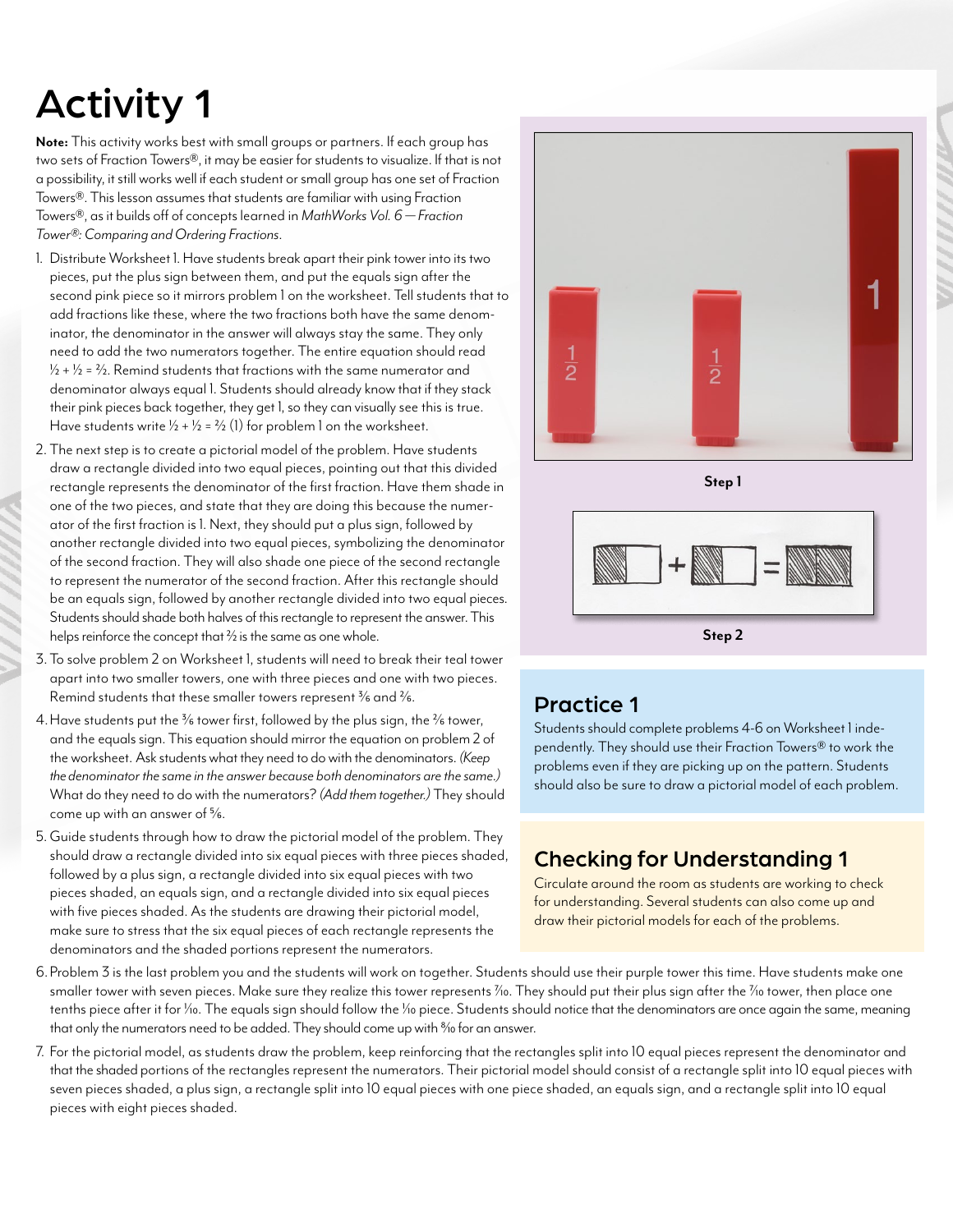### Activity 2

**Note:** This is meant to be an introduction to adding fractions with different denominators. There are many steps to this process. This activity introduces students to the concepts and helps them visualize how an answer can be formulated.

- 1. Hand out Worksheet 2. Tell students that, up to this point, they have been adding fractions together that have the same denominator; but now they are going to see what happens when they add two fractions together that have different denominators. Ask students to create  $\frac{1}{2}$  using their pink tower and  $\frac{1}{4}$  using their yellow tower. They will put the  $\frac{1}{2}$  first, followed by a plus sign, the  $\frac{1}{4}$  piece, and the equals sign, mirroring problem 1 on Worksheet 2. Ask students to name the denominators *(2 and 4)*.
- 2. Ask students to name the least common multiple (LCM) of 2 and 4 *(4)*. The LCM determines which color tower should be used to help solve the problem *(yellow)*. First, they will need to stack the two addends together into a tower consisting of a pink and a yellow piece. Next, they will make a yellow tower that's exactly the same height as the yellow and pink tower. Remind students that when two towers are exactly the same height, they are equivalent to each other. They should discover that a group of three yellow pieces is equivalent to a group containing one pink and one yellow piece, meaning that  $1/2 + 1/4 = 3/4$ . Have students fill that in on their worksheet for problem 1.
- 3. Guide students in drawing the pictorial model of the problem. As they draw the model, ask them questions such as, "If we start with  $\frac{1}{2}$ , how many equal pieces does the rectangle need to have?" *(2)* "How many of those pieces should be shaded?" *(1)* Do this with the other two rectangles. They should end up drawing one rectangle divided into two equal pieces with one piece shaded, a plus sign, a rectangle divided into four equal pieces with one piece shaded, an equals sign, and a rectangle divided into four equal pieces with three pieces shaded.
- 4. For problem 2 on Worksheet 2, students will need the yellow tower to make 3/4 and the black tower to make 1/12. They should insert the plus sign between the two numbers and the equals sign after 1/12. Ask students to name the two denominators *(4 and 12)* and the least common multiple (LCM) of the two denominators *(12)*.



**Steps 1-2**



- 5. Based on the LCM, students should use the black tower to help them figure out the answer. First, they should stack their two addends into a tower consisting of three yellow pieces and one black piece. Next, they should make a black tower that is the same height as the yellow and black tower, remembering that when the two towers are exactly the same height, they are equivalent to each other. They should discover that it takes 10 black pieces to equal the height of the yellow and black tower, meaning that  $\frac{3}{4} + \frac{1}{12} = \frac{10}{12}$ .
- 6. Guide students in drawing the pictorial model of the problem, much like you did for the previous problem. The students should draw a rectangle divided into four equal pieces with three pieces shaded, a plus sign, a rectangle divided into 12 equal pieces with one piece shaded, an equals sign, and a rectangle divided into 12 equal pieces with 10 pieces shaded.
- 7. Problem 3 will be the last problem you and the students do together. Students will need to work with a partner or a small group to complete this problem because they will need two sets of Fraction Towers® to solve the problem.
- 8. Have students use one pink piece to represent 1/2 and three blue tower pieces to represent 3/8. As in all the other problems, they should use these two smaller towers to create the equation  $1/2 + 3/8 =$   $\ldots$  Seeing that the denominators are 2 and 8, they should determine that the LCM of 2 and 8 is 8 and they will need to use their blue eighths pieces to figure out the answer.
- 9. Students should make a tower by stacking the two addends together. This tower will have one pink piece and three blue pieces. They should then create a second tower with the blue pieces that is the same height as the first. Remind students that when two towers are exactly the same height, they are equivalent. They should have had to combine pieces from both their blue tower and their partner's blue tower to make a tower with seven pieces, or equaling  $\frac{7}{8}$ .
- 10.Proceed with the pictorial model the same way you did for the last two problems. The students should be able to draw a rectangle divided into two equal pieces with one piece shaded, a plus sign, a rectangle divided into eight equal pieces with three pieces shaded, an equals sign, and a rectangle divided into eight equal pieces with seven pieces shaded.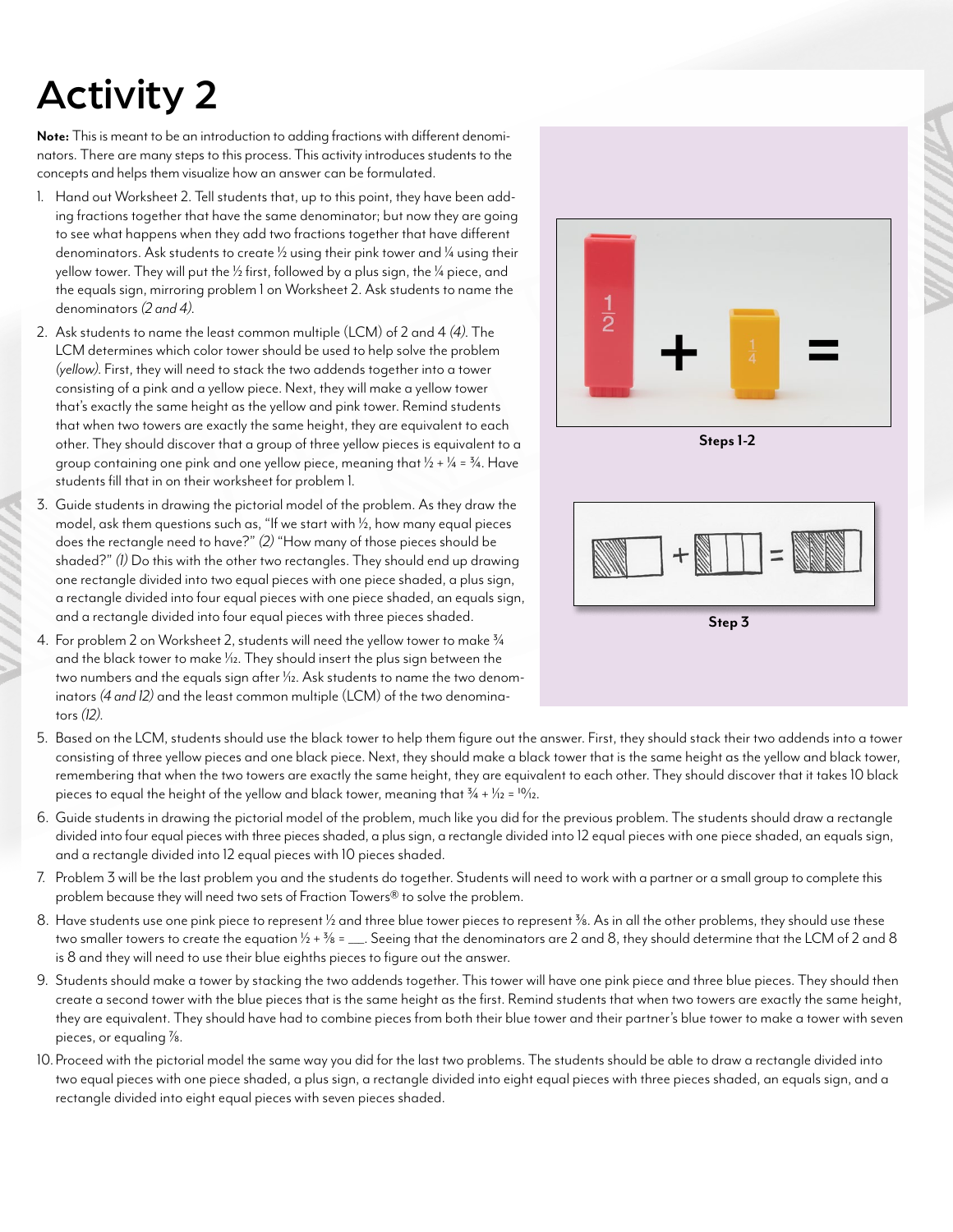### Practice 2

Students should complete problems 4-8 with their partner or small group. Some of the problems will require two sets of Fraction Towers®. Remind students to be sure that they find the LCM of each denominator.

### Checking for Understanding 2

After students have completed problem 4, check for understanding by using the following line of questioning:

- 1. What's the LCM of 2 and 10? *(10)*
- 2. What did your two-color tower look like? *(1 pink piece and 3 purple pieces)*
- 3.How many purple pieces did it take to make a tower the exact same height? *(8)*
- 4.What does 1/2 + 3/10 equal? *(*8/10*)*
- 5. What would my pictorial model for  $\frac{1}{2}$  look like? *(2 equal pieces with 1 shaded)*
- 6. What would my pictorial model for 3/10 look like? *(10 equal pieces with 3 shaded)*
- 7. What would my pictorial model for %10 look like? *(10 equal pieces with 8 shaded)*

### Extension

 $\frac{1}{2}$ 

 $\frac{1}{3}$ 

 $\overline{3}$ 

7

 $\frac{1}{2}$ 

 $\tilde{3}$ 

 $\frac{1}{5}$ 

 $\frac{1}{5}$ 

 $\frac{1}{5}$ 

 $\frac{1}{5}$ 

 $\frac{7}{5}$ 

 $\frac{1}{6}$ 

 $\frac{1}{6}$ 

 $\frac{1}{6}$ 

 $\frac{1}{6}$ 

 $\frac{1}{6}$ 

 $\frac{1}{6}$ 

- Have students put the final answer in lowest terms.
- Have students explore problems with answers greater than 1.
- Have students explore with adding three addends  $(1/2 + 1/3 + 1/4)$ .

### Intervention

- Pair struggling students with students who are finding success with this work so that they can teach one another.
- Work on more problems that have common denominators.
- Only do the first four problems on Worksheet 2.





ñ

 $\frac{1}{8}$ 

É

 $\frac{1}{12}$ 

 $l/m$ 

 $\vec{v}$ 

 $\begin{array}{c}\n 3 \\
1 \\
1 \\
2 \\
3 \\
4\n \end{array}$ 

 $\frac{1}{8}$ 

 $\vec{v}$ 

 $\vec{v}$  $UU$ 

 $\vec{r_0}$ 

 $\frac{1}{10}$ 

 $\vec{r}$ 

 $\vec{v}$ 

 $\vec{v}$ 

お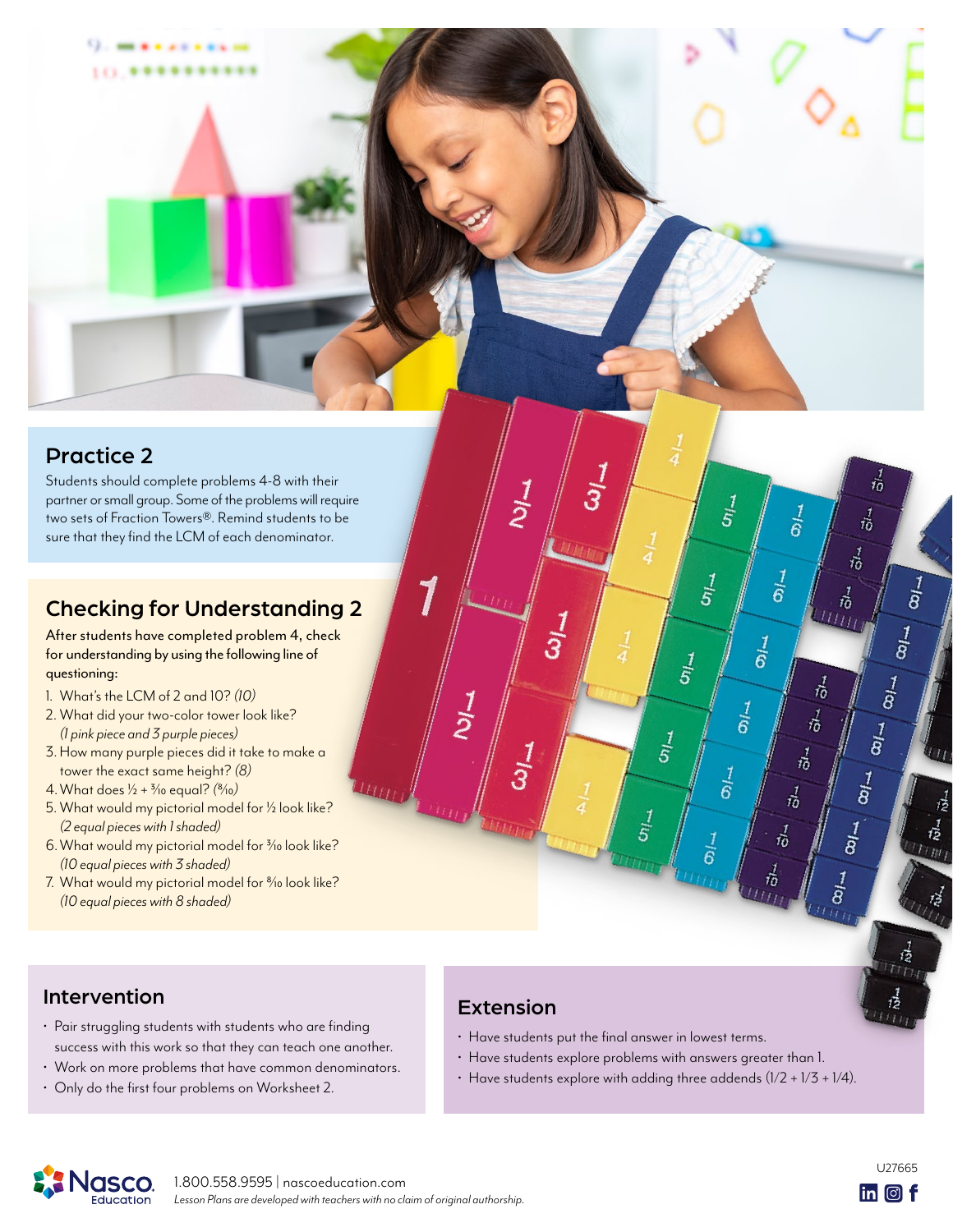### Fraction Tower® II: Adding fractions with like denominators - worksheet 1

Volume 8

|--|--|

**Directions:** Solve each problem. Draw a pictorial model that represents each addition problem in the space provided below.

**1.**  $1/2 + 1/2 =$ 

**2.**  $\frac{3}{6} + \frac{2}{6} =$ 

**3.**  $\frac{7}{10} + \frac{1}{10} =$ 

- **4.**  $\frac{1}{4} + \frac{1}{4} =$
- **5.**  $\frac{5}{12} + \frac{3}{12} =$

**6.**  $\frac{1}{8} + \frac{8}{8} =$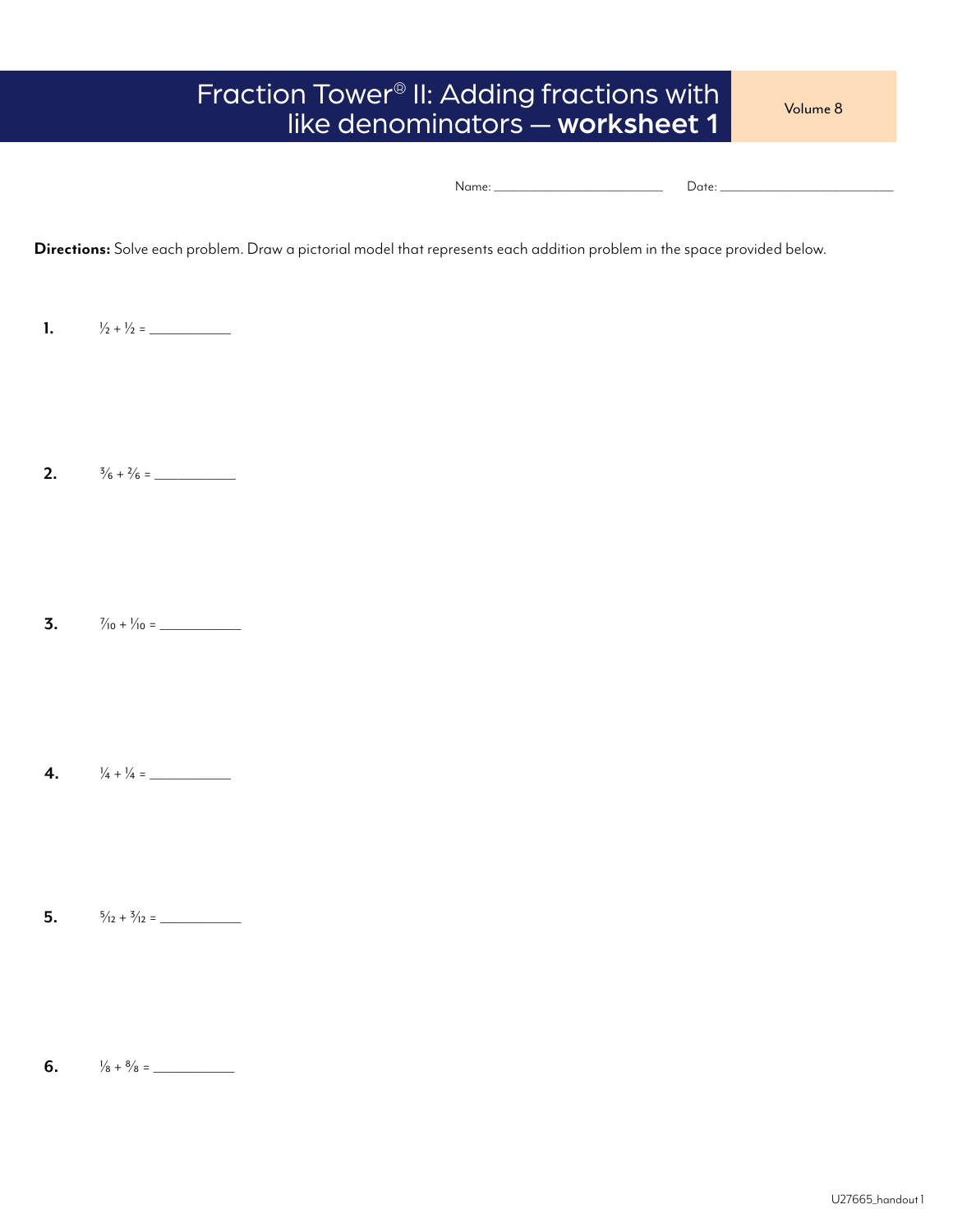### Fraction Tower® II: Adding fractions with unlike denominators — worksheet 2

Volume 8

|--|--|

**Directions:** Use your Fraction Towers® to represent each problem. Write down the least common multiple (LCM) of the two denominators, then use your Fraction Towers® to help you solve the problem. Draw a pictorial model that represents each addition problem in the space provided below.

**1.**  $1/2 + 1/4 =$  LCM =

**2.**  $\frac{3}{4} + \frac{1}{12} =$  LCM =

**3.**  $\frac{1}{2} + \frac{3}{8} =$  LCM = \_\_\_\_\_

**4.**  $\frac{1}{2} + \frac{3}{10} =$  LCM =

**5.**  $\frac{4}{6} + \frac{1}{4} =$  LCM = \_\_\_\_\_\_\_